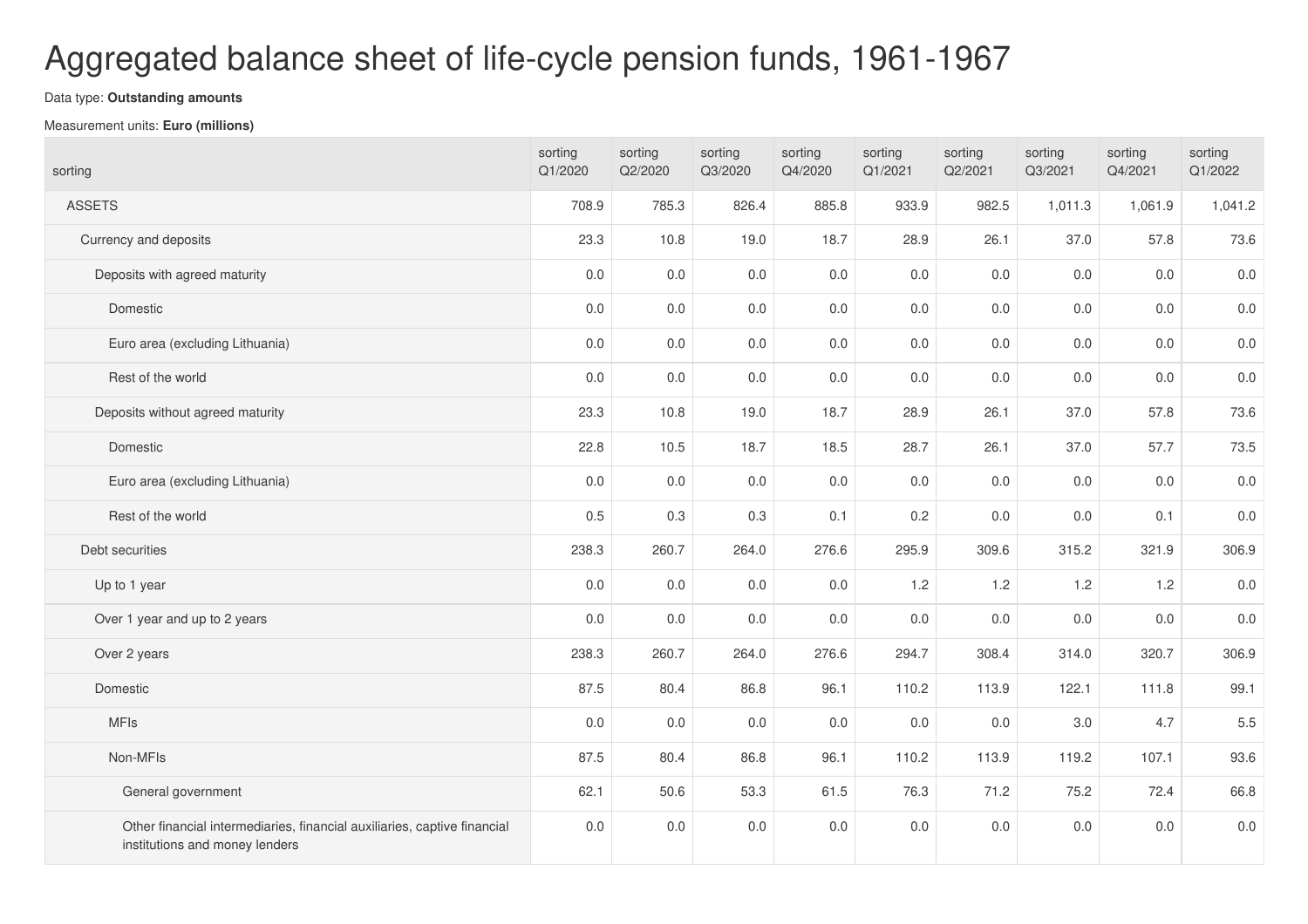| sorting                                                                                                    | sorting<br>Q1/2020 | sorting<br>Q2/2020 | sorting<br>Q3/2020 | sorting<br>Q4/2020 | sorting<br>Q1/2021 | sorting<br>Q2/2021 | sorting<br>Q3/2021 | sorting<br>Q4/2021 | sorting<br>Q1/2022 |
|------------------------------------------------------------------------------------------------------------|--------------------|--------------------|--------------------|--------------------|--------------------|--------------------|--------------------|--------------------|--------------------|
| Non-financial corporations                                                                                 | 25.4               | 29.8               | 33.4               | 34.6               | 33.9               | 42.7               | 43.9               | 33.1               | 25.3               |
| Euro area (excluding Lithuania)                                                                            | 52.0               | 68.5               | 56.3               | 60.9               | 61.5               | 74.3               | 70.0               | 85.7               | 94.1               |
| <b>MFIs</b>                                                                                                | 20.9               | 20.5               | 20.9               | 19.1               | 16.6               | 17.6               | 15.2               | 21.5               | 20.9               |
| Non-MFIs                                                                                                   | 31.0               | 48.0               | 35.4               | 41.9               | 44.9               | 56.7               | 54.8               | 64.1               | 73.2               |
| General government                                                                                         | 17.9               | 34.7               | 19.9               | 25.4               | 28.2               | 34.6               | 33.7               | 33.9               | 44.5               |
| Other financial intermediaries, financial auxiliaries, captive financial<br>institutions and money lenders | 2.4                | 2.7                | 4.3                | 4.6                | 4.8                | 6.7                | 5.8                | 5.6                | 5.1                |
| Non-financial corporations                                                                                 | 8.8                | 8.7                | 9.2                | 10.1               | 10.2               | 13.7               | 13.7               | 23.1               | 22.2               |
| Rest of the world                                                                                          | 98.9               | 111.8              | 120.9              | 119.6              | 124.2              | 121.4              | 123.0              | 124.5              | 113.8              |
| <b>MFIs</b>                                                                                                | 9.3                | 9.7                | 10.9               | 10.0               | 10.1               | 9.6                | 5.0                | 5.0                | $5.0\,$            |
| Non-MFIs                                                                                                   | 89.6               | 102.1              | 109.9              | 109.5              | 114.1              | 111.9              | 118.0              | 119.5              | 108.8              |
| General government                                                                                         | 82.2               | 94.6               | 97.3               | 99.0               | 102.8              | 99.7               | 104.8              | 106.0              | 96.6               |
| Other financial intermediaries, financial auxiliaries, captive financial<br>institutions and money lenders | 2.6                | 2.6                | 4.2                | 4.3                | 3.9                | 3.9                | 4.0                | 3.7                | 2.8                |
| Non-financial corporations                                                                                 | 4.7                | 4.9                | 8.4                | 6.3                | 7.4                | 8.3                | 9.2                | 9.7                | 9.3                |
| Equity                                                                                                     | 3.3                | 4.1                | 4.1                | 10.6               | 10.7               | 11.3               | 10.8               | 11.9               | 10.9               |
| Domestic                                                                                                   | 2.9                | 3.6                | 3.6                | 10.1               | 10.2               | 10.7               | 10.2               | 10.1               | 9.3                |
| <b>MFIs</b>                                                                                                | 0.4                | 0.6                | 0.6                | 0.7                | 0.7                | 0.9                | $1.0$              | 1.0                | $0.9\,$            |
| Non-MFIs                                                                                                   | 2.5                | $3.0\,$            | 3.1                | 9.5                | 9.5                | 9.8                | 9.2                | 9.1                | 8.4                |
| Non-financial corporations                                                                                 | 2.5                | 3.0                | 3.1                | 9.5                | 9.5                | 9.8                | 9.2                | 9.1                | 8.4                |
| Euro area (excluding Lithuania)                                                                            | 0.4                | 0.5                | 0.5                | 0.5                | 0.5                | 0.5                | 0.5                | 1.8                | 1.6                |
| <b>MFIs</b>                                                                                                | $0.0\,$            | $0.0\,$            | $0.0\,$            | 0.0                | 0.0                | 0.0                | 0.0                | $0.0\,$            | $0.0\,$            |
| Non-MFIs                                                                                                   | 0.4                | 0.5                | 0.5                | 0.5                | 0.5                | 0.5                | 0.5                | 1.8                | 1.6                |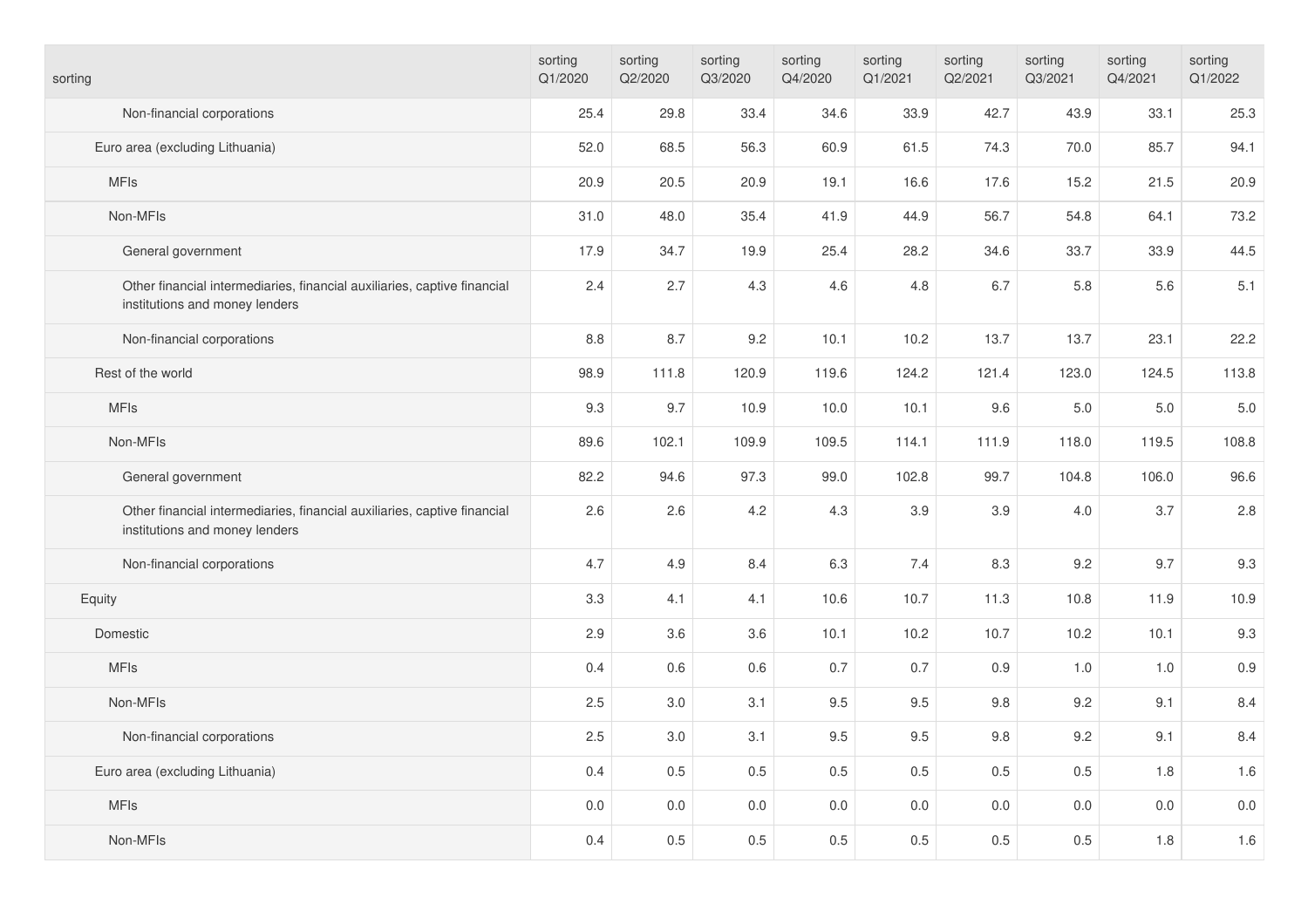| sorting                              | sorting<br>Q1/2020 | sorting<br>Q2/2020 | sorting<br>Q3/2020 | sorting<br>Q4/2020 | sorting<br>Q1/2021 | sorting<br>Q2/2021 | sorting<br>Q3/2021 | sorting<br>Q4/2021 | sorting<br>Q1/2022 |
|--------------------------------------|--------------------|--------------------|--------------------|--------------------|--------------------|--------------------|--------------------|--------------------|--------------------|
| Non-financial corporations           | 0.4                | 0.5                | 0.5                | 0.5                | 0.5                | 0.5                | 0.5                | 1.8                | 1.6                |
| Rest of the world                    | $0.0\,$            | $0.0\,$            | 0.0                | $0.0\,$            | 0.0                | 0.0                | 0.0                | $0.0\,$            | $0.0\,$            |
| <b>MFIs</b>                          | 0.0                | $0.0\,$            | 0.0                | $0.0\,$            | 0.0                | 0.0                | 0.0                | $0.0\,$            | $0.0\,$            |
| Non-MFIs                             | 0.0                | 0.0                | 0.0                | 0.0                | 0.0                | 0.0                | 0.0                | 0.0                | $0.0\,$            |
| Non-financial corporations           | $0.0\,$            | $0.0\,$            | $0.0\,$            | $0.0\,$            | 0.0                | $0.0\,$            | 0.0                | $0.0\,$            | $0.0\,$            |
| Listed shares                        | 3.3                | 4.1                | 4.1                | 10.6               | 10.7               | 11.3               | 10.8               | 11.9               | 10.9               |
| Non-listed shares                    | 0.0                | 0.0                | 0.0                | 0.0                | 0.0                | 0.0                | 0.0                | 0.0                | $0.0\,$            |
| Other equity                         | $0.0\,$            | $0.0\,$            | 0.0                | $0.0\,$            | 0.0                | 0.0                | 0.0                | $0.0\,$            | $0.0\,$            |
| Investment funds shares/units        | 443.7              | 509.5              | 538.3              | 576.9              | 593.9              | 635.2              | 646.4              | 659.4              | 649.2              |
| MMF investment fund shares/units     | 0.0                | 0.0                | 0.0                | $0.0\,$            | 0.0                | 0.0                | 0.0                | $0.0\,$            | $0.0\,$            |
| Non-MMF investment fund shares/units | 443.7              | 509.5              | 538.3              | 576.9              | 593.9              | 635.2              | 646.4              | 659.4              | 649.2              |
| Domestic                             | 2.5                | 2.4                | 2.5                | 2.0                | 2.9                | 3.0                | 3.1                | 3.0                | 4.7                |
| Euro area (excluding Lithuania)      | 433.9              | 498.6              | 526.5              | 554.7              | 559.0              | 598.5              | 608.8              | 618.9              | 609.9              |
| Rest of the world                    | 7.4                | 8.5                | 9.2                | 20.2               | 31.9               | 33.7               | 34.5               | 37.6               | 34.6               |
| Equity funds shares/units            | 337.7              | 382.7              | 405.9              | 434.6              | 444.2              | 466.6              | 465.0              | 480.3              | 466.9              |
| Bond funds shares/units              | 85.3               | 104.3              | 109.3              | 117.0              | 128.7              | 146.2              | 148.2              | 145.8              | 147.7              |
| Mixed funds shares/units             | 12.1               | 14.0               | 14.4               | 15.8               | 10.5               | 12.0               | 12.4               | 12.4               | 12.2               |
| Real estate funds shares/units       | 6.9                | 7.0                | 7.0                | 7.0                | 6.8                | 6.8                | 6.9                | 6.8                | 7.1                |
| Hedge funds shares/units             | $0.0\,$            | $0.0\,$            | 0.0                | $0.0\,$            | 0.0                | 0.0                | $0.0\,$            | $0.0\,$            | $0.0\,$            |
| Other funds shares/units             | 1.8                | 1.5                | 1.7                | 2.5                | 3.7                | 3.6                | 13.8               | 14.2               | 15.4               |
| Financial derivatives                | 0.0                | 0.1                | 0.1                | 0.2                | 0.0                | 0.0                | 0.0                | 0.0                | $0.0\,$            |
| Domestic                             | 0.0                | 0.1                | 0.1                | 0.1                | 0.0                | 0.0                | 0.0                | $0.0\,$            | $0.0\,$            |